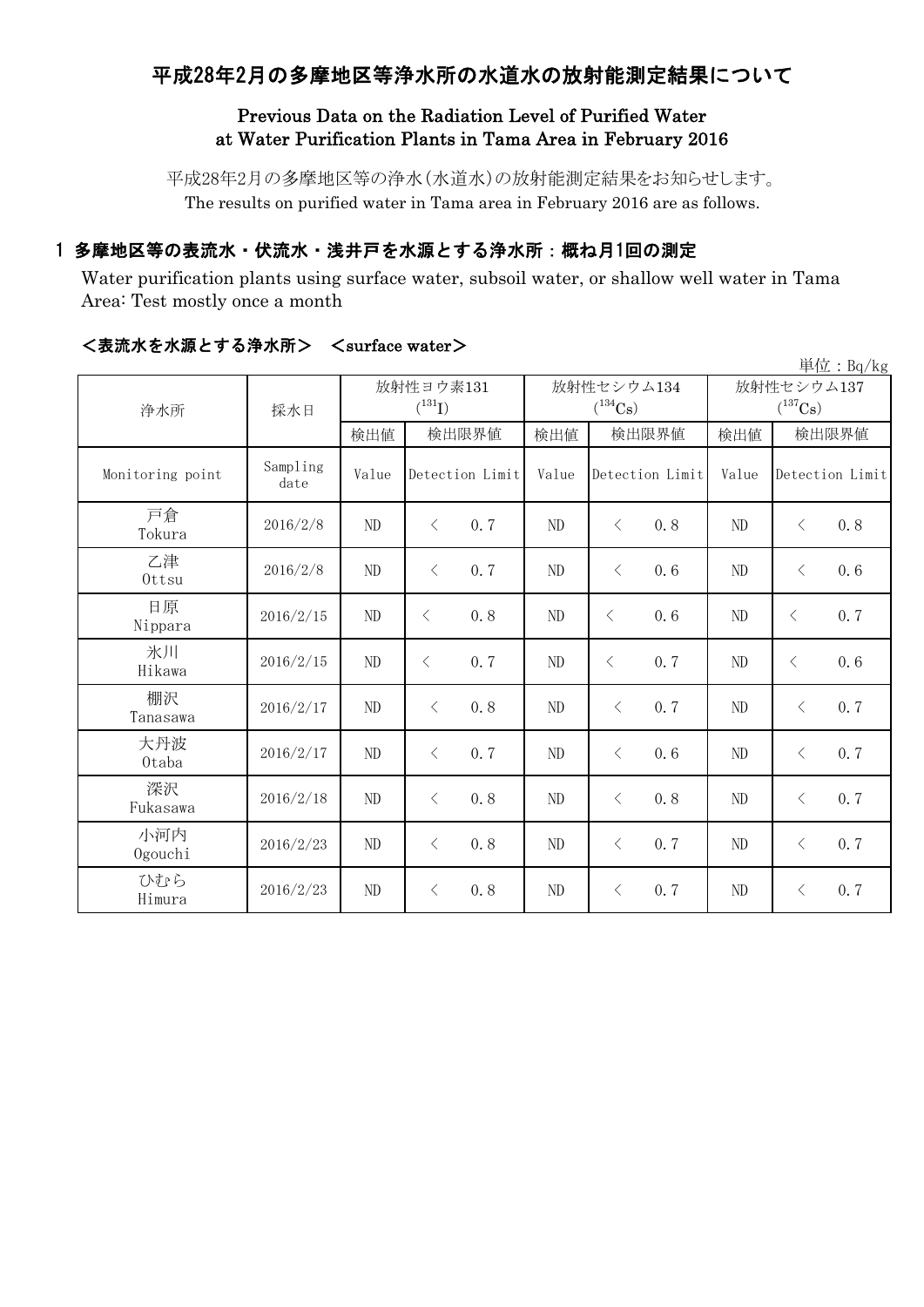| <伏流水を水源とする浄水所> | $\langle$ subsoil water $\rangle$ |
|----------------|-----------------------------------|
|----------------|-----------------------------------|

| 単位: Bq/kg             |                  |                          |                 |     |                            |                 |     |                                     |                 |     |  |
|-----------------------|------------------|--------------------------|-----------------|-----|----------------------------|-----------------|-----|-------------------------------------|-----------------|-----|--|
| 浄水所                   | 採水日              | 放射性ヨウ素131<br>$(^{131}I)$ |                 |     | 放射性セシウム134<br>$(^{134}Cs)$ |                 |     | 放射性セシウム137<br>$(^{137}\mathrm{Cs})$ |                 |     |  |
|                       |                  | 検出値                      | 検出限界値           |     | 検出値                        | 検出限界値           |     | 検出値                                 | 検出限界値           |     |  |
| Monitoring point      | Sampling<br>date | Value                    | Detection Limit |     | Value                      | Detection Limit |     | Value                               | Detection Limit |     |  |
| 千ヶ瀬第二<br>Chigasedaini | 2016/2/9         | ND                       | $\lt$           | 0.8 | ND                         | $\langle$       | 0.6 | ND                                  | $\lt$           | 0.8 |  |
| 日向和田<br>Hinatawada    | 2016/2/9         | $\rm ND$                 | $\lt$           | 0.7 | $\rm ND$                   | $\lt$           | 0.5 | ND                                  | $\langle$       | 0.8 |  |
| 成木<br>Nariki          | 2016/2/10        | ND                       | $\lt$           | 0.8 | ND                         | $\lt$           | 0.7 | ND                                  | $\langle$       | 0.7 |  |
| 二俣尾<br>Futamatao      | 2016/2/10        | ND                       | $\lt$           | 0.8 | ND                         | $\langle$       | 0.5 | ND                                  | $\lt$           | 0.7 |  |
| 高月<br>Takatsuki       | 2016/2/22        | ND                       | $\lt$           | 0.6 | ND                         | $\lt$           | 0.8 | ND                                  | $\lt$           | 0.7 |  |
| 沢井第一<br>Sawaidaiichi  | 2016/2/24        | ND                       | $\lt$           | 0.7 | ND                         | $\langle$       | 0.6 | ND                                  | $\lt$           | 0.7 |  |
| 御岳山<br>Mitakesann     | 2016/2/25        | $\rm ND$                 | $\lt$           | 0.7 | ND                         | $\lt$           | 0.6 | ND                                  | $\langle$       | 0.7 |  |

# <地下水(浅井戸)を水源とする浄水所> <shallow well>

|                    |                  |       |                          |       |                            |                                     | 単位: $Bq/kg$       |  |
|--------------------|------------------|-------|--------------------------|-------|----------------------------|-------------------------------------|-------------------|--|
| 浄水所                | 採水日              |       | 放射性ヨウ素131<br>$(^{131}I)$ |       | 放射性セシウム134<br>$(^{134}Cs)$ | 放射性セシウム137<br>$(^{137}\mathrm{Cs})$ |                   |  |
|                    |                  | 検出値   | 検出限界値                    | 検出値   | 検出限界値                      | 検出値                                 | 検出限界値             |  |
| Monitoring point   | Sampling<br>date | Value | Detection Limit          | Value | Detection Limit            | Value                               | Detection Limit   |  |
| 杉並<br>Suginami     | 2016/2/4         | ND    | 0.7<br>く                 | ND    | 0.7                        | ND                                  | 0.7<br>⟨          |  |
| 上代継<br>Kamiyotsugi | 2016/2/16        | ND    | 0.7                      | ND    | 0, 7                       | ND                                  | 0, 7<br>$\langle$ |  |
| 上石原<br>kamiisihara | 2016/2/16        | ND    | 0.6                      | ND    | 0.5                        | ND                                  | 0, 7<br>$\langle$ |  |
| 大久野<br>$0$ guno    | 2016/2/18        | ND    | 0.7                      | ND    | 0.6                        | ND                                  | 0.7               |  |